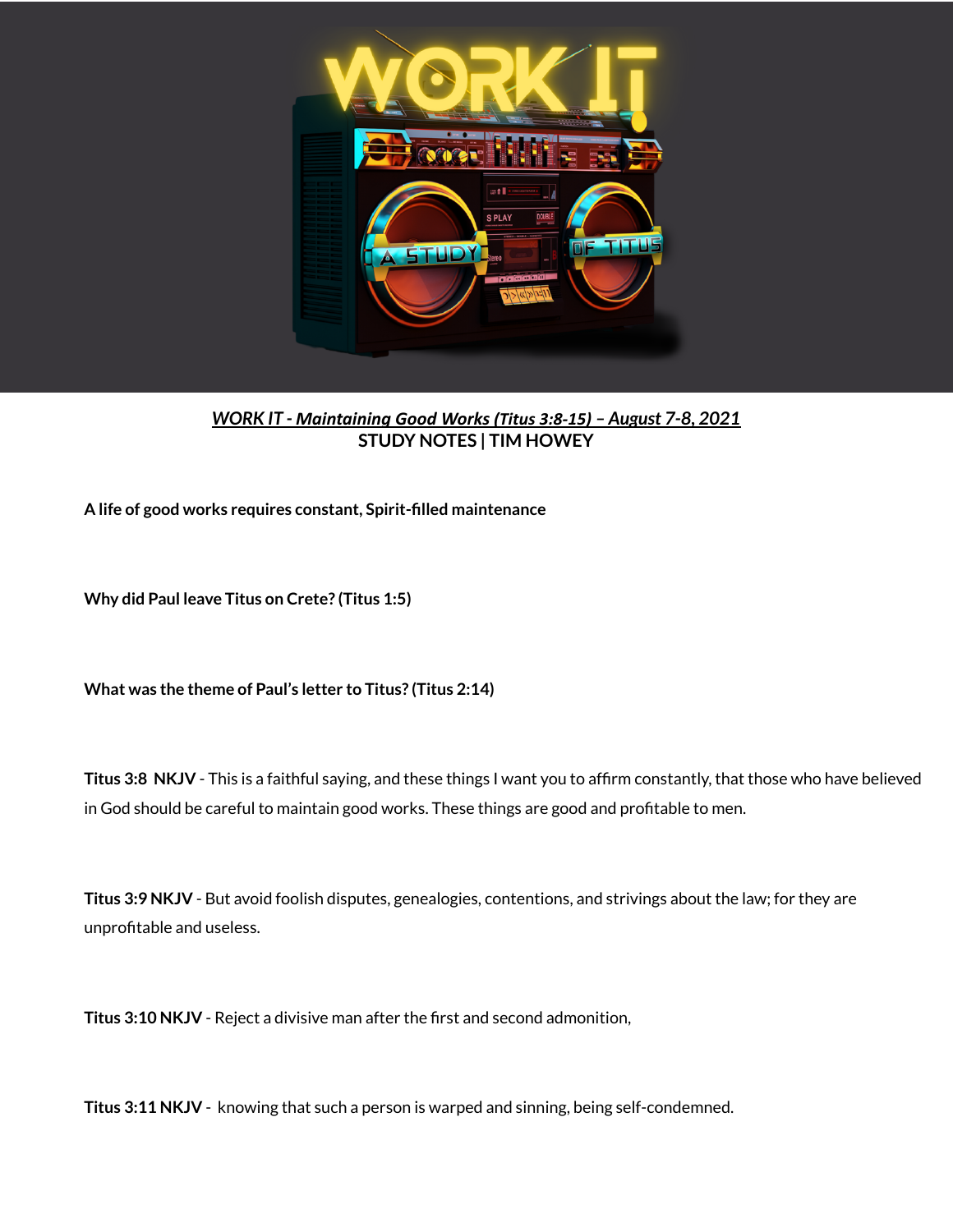**Titus 3:12 NKJV** - When I send Artemas to you, or Tychicus, be diligent to come to me at Nicopolis, for I have decided to spend the winter there.

**Titus 3:13 NKJV** - Send Zenas the lawyer and Apollos on their journey with haste, that they may lack nothing.

**Titus 3:14 NKJV -** And let our *people* also learn to maintain good works, to *meet* urgent needs, that they may not be unfruitful.

**Titus 3:15 NKJV -** All who *are* with me greet you. Greet those who love us in the faith. Grace *be* with you all. Amen.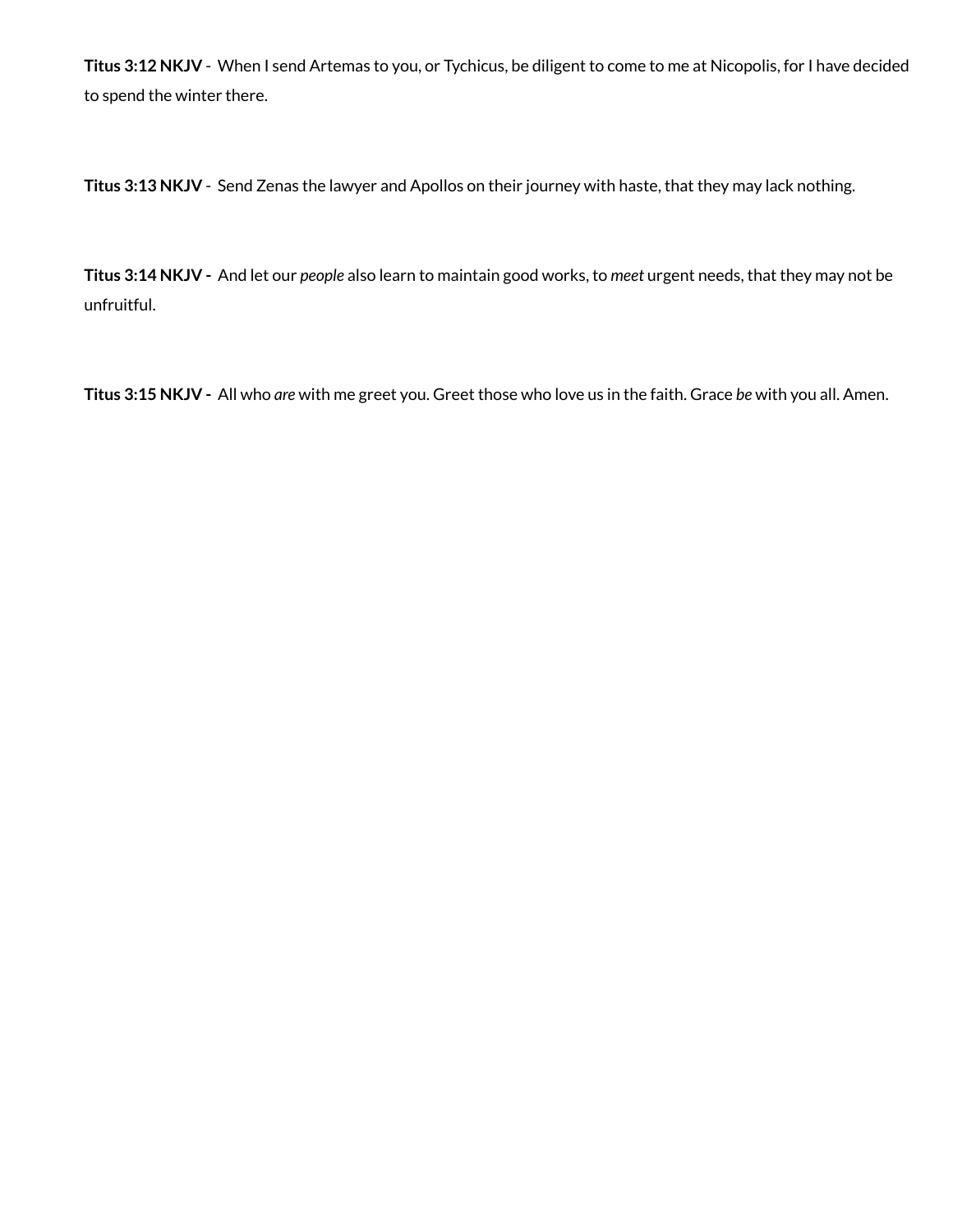## **AUGUST 7/8 [VISITGRACECHURCH.COM/KIDS](https://visitgracechurch.com/kids)**

## **NURSERY**

GOD HELPS US THE BATTLE OF JERICHO



Read Joshua 6:1-20. From a human perspective, the battle of Jericho must have seemed crazy—both to the residents of the city and to the Israelites marching around the city. Joshua was not just confident of God's help, he was confident of the outcome. Confidence in God's help is closely connected to our belief that God is able to accomplish his will no matter how difficult the task. Sometimes God stretches our faith by accomplishing great things in unexpected ways.

**Memory Verse:** God helps us. Genesis 21:22b (adapted for toddlers)

**Heart of the Lesson:** We're Thankful for God's Help

**Parent Engagement:** Read the story on the back of today's review sheet with your toddler. As you color the picture together, discuss the story. Be sure to remind your toddler that "God helps us!" If you need a copy of the coloring sheet head over to [visitgracechurch.com/kids](https://visitgracechurch.com/kids) to download it from the virtual nursery classroom.



This month we are learning about the first two kings of Israel. They were two very different kinds of kings. Saul was afraid, didn't trust God and disobeyed. David was brave, did trust God and mostly obeyed. We want our kids to know they have choices too but life is better if we decide to trust and obey God. Just look at how Saul and David's life turned out.

**Memory Verse:** The LORD doesn't see things the way you see them. People judge by outward appearance, but the LORD looks at the heart 1 Samuel 16:7b

**Heart of the Lesson:** David anointed king - 1 Samuel 16

**Parent Engagement:** Have everyone share their favorite worship song. David spent a lot of time getting to know God and praising Him while watching the sheep. Ask how do you best like to get to know God?



God says that when He created the visible world, like water, it was also to teach us about the invisible, spiritual world. Water is so powerful, but Jesus is more powerful. We can't live without water yet we are to thirst for Jesus, the living water, even more.